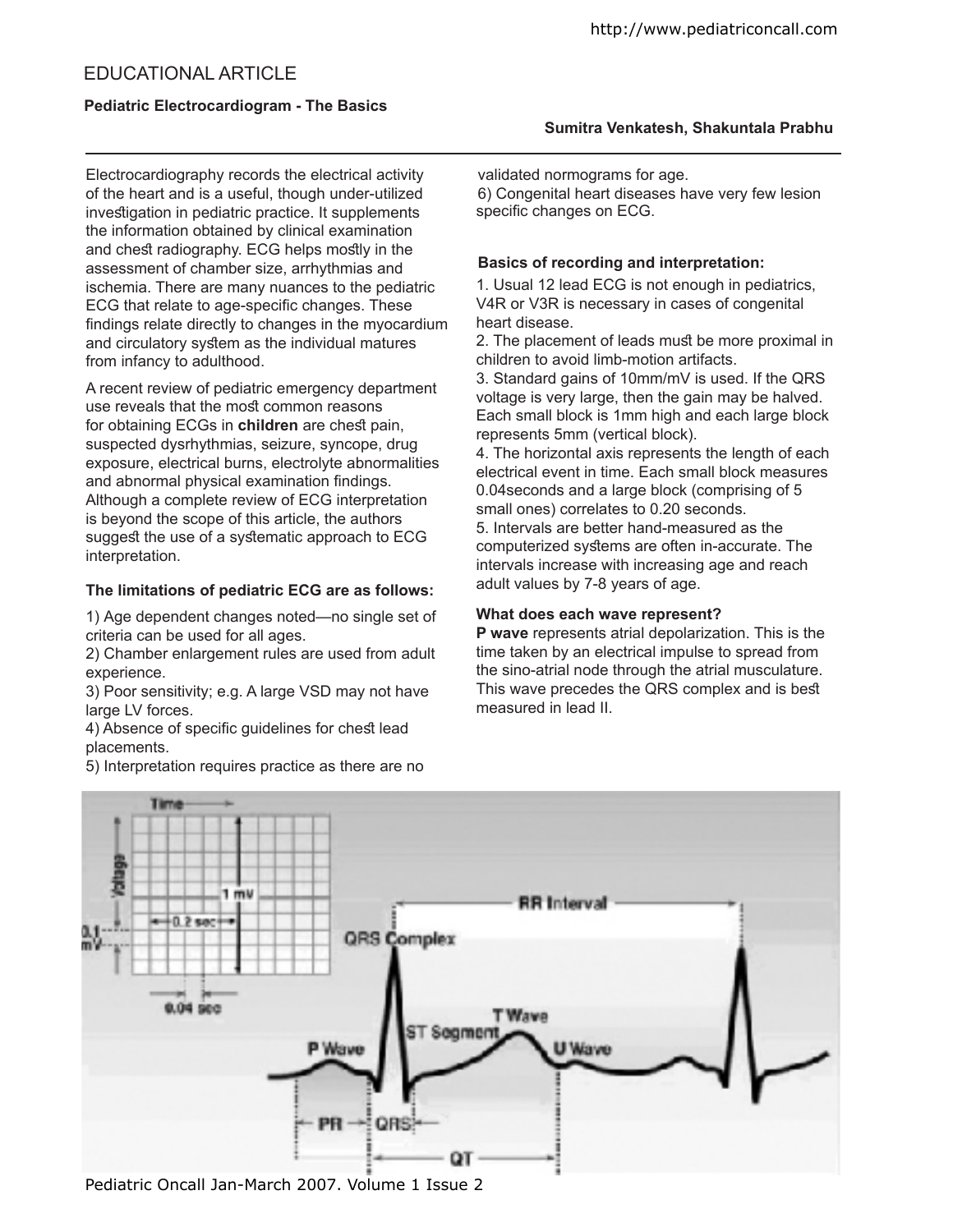The **PR interval** represents the time taken by an impulse to travel from the atria to the Purkinge fibres through the AV-node, bundle of His and the bundle branches. This is measured from the beginning of the P wave to the beginning of the QRS complex. **Q wave**- Septal depolarization

**RS wave**- Ventricular depolarization

The **QRS complex** follows the PR interval and consists of 3 waves- the Q wave, R wave and S wave. The Q wave is always at the beginning of the QRS complex and may or may not be present. The R wave is the first positive deflection and is followed by the S wave which is a negative deflection.

The **QT interval** extends from the beginning of the QRS complex to the end of T wave and represents the time necessary for ventricular depolarization and repolarization. This interval is best measured in leads II, V5 and V6 and the longest interval is used. The **corrected QT interval** or QTc is calculated by using Bazett's formula:

 $QTe = QT$  interval /  $\sqrt{RR}$ 

The **T wave** represents ventricular repolarization and follows the S wave and S-T segment. At times, a **U-wave** follows the T wave and represents the repolarization of His and Purkinge fibres

#### **Steps to read Pediatric Electrocardiograms:**

The electrocardiogram must be read systematically in the following order to extract the maximum information possible:

- 1) Heart rate
- 2) QRS axis
- 3) Intervals-PR,QRS,QT/QTc
- 4) P-wave amplitude and duration
- 5) QRS and Q-wave amplitude ,R/S ratio
- 6) S-T segment and T-wave

## **Rate calculation: Heart rate = 1500 / Number of**

#### **small squares in one R-R interval**

Count the number of big boxes between the 2 R waves, if: 1= 300 bpm, 2 = 150 bpm, 3 = 100 bpm, 4  $=70$  bpm and  $5 = 60$  bpm (bpm = beats per minute)

In children, cardiac output is determined primarily by heart rate as opposed to stroke volume. With age, the heart rate decreases as the ventricles mature and stroke volume plays a larger role in cardiac output. Age and activity-appropriate heart rates thus must be recognized. Average resting heart rate varies with age; newborns can range from 90–160 beats per minute (bpm) and adolescents from 50–120 bpm. The average heart rate peaks about the second month of life and thereafter gradually decreases until adolescence. Heart rates grossly outside the normal range for age should be

scrutinized closely for dysrhythmias.

**Axis detection:** Axis helps to interpret the major vector of depolarization. Determine if the net QRS voltage is positive or negative in lead I and lead AVF for example, if the R wave height is 10 mm (above the isoelectric line) and S wave height is 4 mm (below the isoelectric line), then the net QRS voltage is positive (+6). If the R wave is short and S wave is longer, the net QRS voltage would be negative.

The QRS axis can be located using the following simple rule:

| lLead I  | Lead aVF        | Interpretation                 | <b>Comment</b>                                   |  |  |
|----------|-----------------|--------------------------------|--------------------------------------------------|--|--|
| Positive | Positive        | Normal axis                    | Abnormal<br>in neonates<br>and early             |  |  |
| Negative | Positive        | <b>Right axis</b><br>deviation | Normal in<br>neonates<br>and in early<br>infancy |  |  |
| Positive | Negative        | Left axis<br>deviation         | lAbnormal at<br>lany age                         |  |  |
| Negative | <b>Negative</b> | North-west<br>axis             | lAbnormal at<br>any age                          |  |  |



## **The Wave configuration:**

Evaluate P wave in lead II and V1, if P wave is >2.5 boxes wide or tall, it is suggestive of left or right atrial enlargement respectively. LAE is denoted by 'wide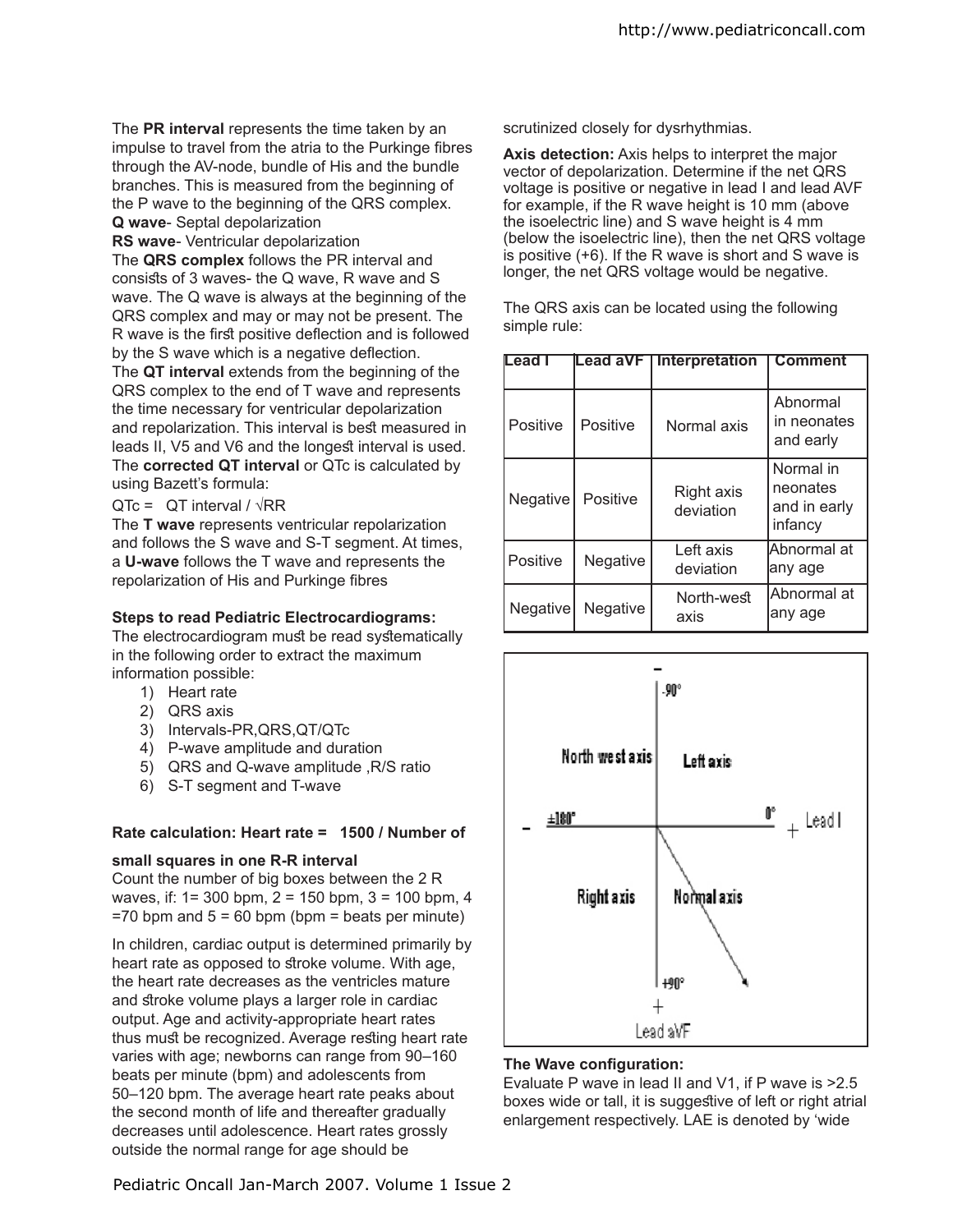and notched' P-waves and RAE is denoted by 'tall and peaked' P-waves. (Table 1)The RV hypertrophy or LV hypertrophy determination depends on the R-wave and S-wave voltages and their ratio (R/S). Tall R in V1 (R/S >1) with deep S in V6 and upright T waves in right precordial leads suggests RVH. Tall R in V5 and V6 with deep S in V1 and T wave abnormalities in V5 and V6 suggests LVH (Table 1).

S-T and T wave changes suggest ischemia or repolarization abnormalities. The elevation of ST-segment up to 1-4mm with the concavity facing upwards is normal. Any variation in the above depicts early repolarization, pericarditis, hyperkalemia, pneumothorax or pneumopericardium. ST depression is suggestive of pressure overload/ strain.

In pediatric patients, T-wave changes on the ECG tend to be nonspecific and are often a source of controversy. What is agreed on is that flat or inverted T waves are normal in the newborn. In fact, the T waves in leads V1 through V3 usually are inverted after the first week of life through the age of 8 years as the so-called "juvenile" T-wave pattern . Persistence of which suggests RVH.T wave inversion in leads I, V5 and V6 is seen in ischemic conditions like ALCAPA, Kawasaki Disease and pressure overload

/ strain. Tall T wave suggests hyperkalemia and absent T-wave with U-wave suggests hypokalemia.

## **Normal variation to be considered in children (Table 2):**

1. Normal heart rate in the neonates varies between 120-230/min and gradually decreases over the first 6 months. Resting heart rate is about 120 beats /min at 1 year, 100 at 5 years and reaches adult values by 15 years.

2. Appearance of secondary 'r' waves (r' or R') in right chest leads is normal in neonates.

3. At birth, right axis deviation of the mean QRS vector is the rule. The axis becomes normal by 1 year of age. Hence, normal or leftward QRS axis is abnormal in the neonatal period and early infancy. Common conditions with leftward axis of QRS vector are tricuspid atresia and AV canal defects.

4. The PR-interval varies with age.

Neonates-0.08-0.15, adolescents- 0.12-0.20 seconds. This normal variation must be kept in mind when considering diagnosis of conduction abnormalities or AV-blocks in children. Other pathological causes of short PR interval are Pompe's Disease, Fabry's disease, Mannosidosis, WPW syndrome, ectopic atrial pacemaker from lower right atrium.

**Figure 1. ECG tracing showing Left Ventricular Hypertrophy (LVH) with S in V1 deeper than 95% of normal and R in V6 taller than 95% of normal**



**Figure 2. ECG tracing showing tall P waves suggetive of Right atrial enlargement**

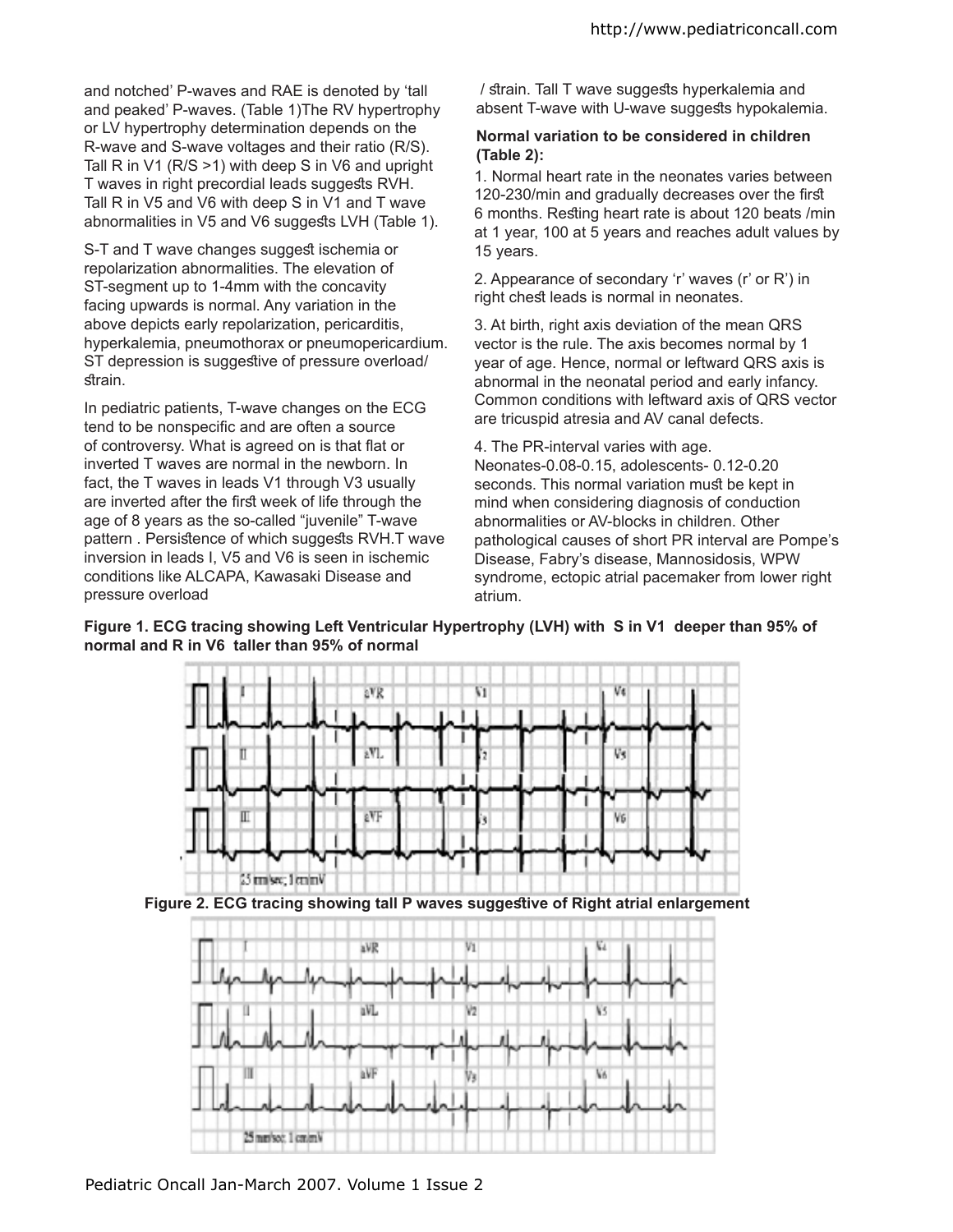5. Dominant R in right precordial leads can persist up to 6 months to 8 years; in the majority, the R/S ratio in lead V1 becomes less than 1 by 4 years of age. 6. Q waves are normally seen in leads II, III, aVF, V5 and V6 due to the clockwise loop of the QRS vector and are seen in majority of the congenital heart diseases. Q-waves in leads I and aVL suggest a counter-clockwise loop of the initial QRS vector and is seen in cases of Tricuspid atresia, Endocardial cushion defect and inlet VSD. Deep Q waves in lateral leads might point towards underlying anomalous origin of left coronary artery from pulmonary artery (ALCAPA).

7. The QRS complex duration varies with age. In **children,** the QRS complex duration is shorter, possibly because of decreased muscle mass, and gradually increases with age. The QRS complex measures 0.03-0.08 seconds in neonates and 0.05-0.10 seconds in adolescents. As a result, slight prolongation of what may appear as a normal QRS complex can indicate a conduction abnormality or bundle branch block in **children.**

8. QT interval is highly variable in the first 3 days of life and in early infancy may be as high as 0.49 seconds. Corrected QT (calculated by Bazett's formula) of more than 0.44 seconds is abnormal thereafter. The common causes of prolonged QTc are hypokalemia, hypocalcemia, hypothermia and cerebral injury. Certain drugs also prolong the QTinterval, viz. Cisapride, Macrolide antibiotics, etc. 9. Preterms of < 28 weeks of gestation may not have right ventricular dominance. Chest leads may show LV dominance with normal or leftward QRS axis. 10. Sinus pauses or junctional escapes (narrow QRS complex without preceding P waves) may occasionally occur during sleep, feeding and defecation.

# **Table 1. ECG criteria for ventricular and atrial hypertrophy**

#### **Right ventricular hypertrophy**

- R wave greater than the 98<sup>th</sup> percentile in lead V1 - S wave greater than the  $98<sup>th</sup>$  percentile in lead I or V6

RSR' pattern in lead V1, with the R' height being greater than 15 mm in infants younger than 1 year of age or greater than 10 mm in children older than 1 year of age

- Q wave in lead V

**Left ventricular hypertrophy ( Fig 1)**

- R-wave amplitude greater than 98<sup>th</sup> percentile in lead V5 or V6

- R wave less than  $5<sup>th</sup>$  percentile in lead V1 or V2

- S-wave amplitude greater than  $98<sup>th</sup>$  percentile in lead V1

- Q wave greater than 4 mm in lead V5 or V6

- Inverted T wave in lead V6

# **Right atrial enlargement ( Fig 2)**

- Peaked P wave in leads II and V1 that is higher than 3 mm in infants younger than 6 months of age and greater than 2.5 mm in infants older than 6 months of age

#### **Left atrial enlargement**

- P-wave duration greater than 0.08 seconds in a child younger than 12 months of age or greater than 10 ms in children 1 year and older

- P wave minimal or plateau contour

- Terminal or deeply inverted P wave in lead V1 or V3R

**The presence of any of these is suspicious for hypertrophy. It is not necessary for all of the criteria to be met.**

| Age                                                       | HR(bpm)    | <b>QRS</b> axis<br>(degrees) | <b>PR</b> interval<br>(sec) | <b>QRS</b> interval<br>(sec) | R in V1<br>(mm) | S in V1<br>(mm) | R in V6<br>(mm) | S in V6<br>(mm) |  |  |
|-----------------------------------------------------------|------------|------------------------------|-----------------------------|------------------------------|-----------------|-----------------|-----------------|-----------------|--|--|
| 1st wk                                                    | $90 - 160$ | 60-180                       | $0.08 - 0.15$               | $0.03 - 0.08$                | $5 - 26$        | $0 - 23'$       | $0 - 12$        | $0 - 10$        |  |  |
| $1 - 3$ wk                                                | $100 -$    | 45-160                       | $0.08 - 0.15$               | $0.03 - 0.08$                | $3 - 21$        | $0 - 16$        | $2 - 16$        | $0 - 10$        |  |  |
| $1-2$ mo                                                  | $120 -$    | $30 - 135$                   | $0.08 - 0.15$               | $0.03 - 0.08$                | $3 - 18$        | $0 - 15$        | $5 - 21$        | $0 - 10$        |  |  |
| $3-5$ mo                                                  | $105 -$    | $0 - 135$                    | $0.08 - 0.15$               | $0.03 - 0.08$                | $3 - 20$        | $0 - 15$        | $6 - 22$        | $0 - 10$        |  |  |
| $6-11$ mo                                                 | $110 -$    | $0 - 135$                    | $0.07 - 0.16$               | $0.03 - 0.08$                | $2 - 20$        | $0.5 - 20$      | $6 - 23$        | $0 - 7$         |  |  |
| $\overline{1-2}$ yr                                       | $90 - 165$ | $0 - 110$                    | $0.08 - 0.16$               | $0.03 - 0.08$                | $2 - 18$        | $0.5 - 21$      | $6 - 23$        | $0 - 7$         |  |  |
| $3-4$ yr                                                  | $70 -$     | $0 - 110$                    | $0.09 - 0.17$               | $0.04 - 0.08$                | $1 - 18$        | $0.5 - 21$      | $4 - 24$        | $0 - 5$         |  |  |
| $5-7$ yr                                                  | 65-140     | $0 - 110$                    | $0.09 - 0.17$               | $0.04 - 0.08$                | $0.5 - 14$      | $0.5 -$         | $4 - 26$        | $0 - 4$         |  |  |
| $8 - 11$                                                  | 60-130     | $-15 - 110$                  | $0.09 - 0.17$               | $0.04 - 0.09$                | $0 - 14$        | $0.5 -$         | $4 - 25$        | $0 - 4$         |  |  |
| $12 - 15$ yr                                              | 65-130     | $-15 - 110$                  | $0.09 - 0.18$               | $0.04 - 0.09$                | $0 - 14$        | $0.5 -$         | $4 - 25$        | $0 - 4$         |  |  |
| $>16$ yr                                                  | $50 - 120$ | $-15 - 110$                  | $0.12 - 0.20$               | $0.05 - 0.10$                | $0 - 14$        | $0.5 - 23$      | $4 - 21$        | $0 - 4$         |  |  |
| Ref- Ra'id Abdullah, MD, University of Chicago, Illinois. |            |                              |                             |                              |                 |                 |                 |                 |  |  |

#### **Table 2: Normal values in pediatrics:**